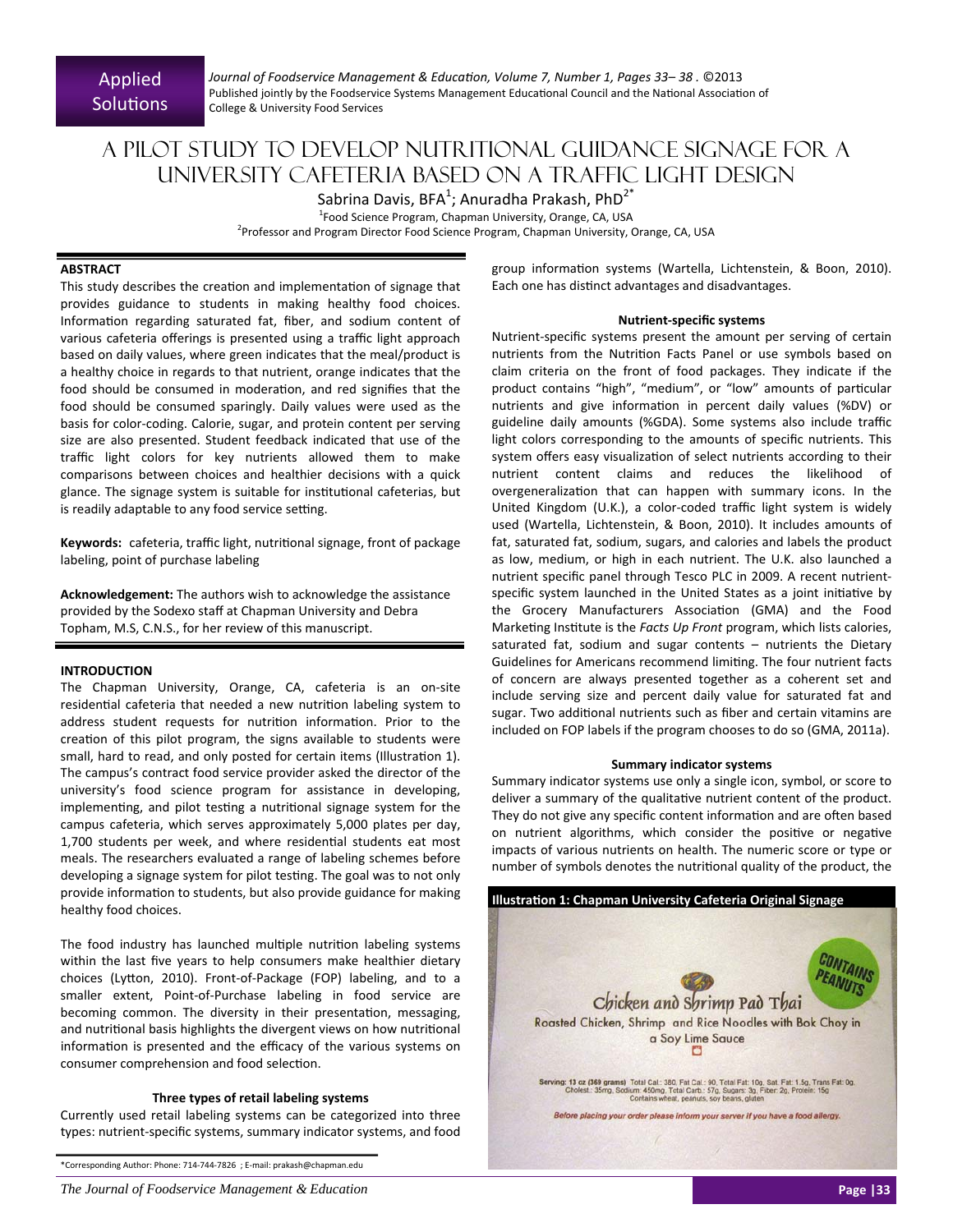single symbol purportedly making it easier for a consumer to identify a healthy food (Wartella, Lichtenstein, & Boon, 2010). The Smart Choices™ as well as the Walmart "Great for You" icons are examples of summary indicator systems. The main concern with these systems is that inferences about certain nutrients and the item's overall healthiness are implied with a single symbol. A product with an icon may be perceived healthier in general compared to a product with a nutrient‐specific label or no icon at all. This leads to the idea that the summary icon could act as an implicit positive health claim (Wartella, Lichtenstein, & Boon, 2010). These concerns were partly responsible for the Food and Drug Administration (FDA) and United States Department of Agriculture halting the Smart Choices<sup>™</sup> program in 2009 (Wartella, Lichtenstein, Yaktine & Nathan, 2011). Some indicator systems use a scientific algorithm to rate nutrient density. For example, Guiding Stars® includes symbols that give products a "grade" – the more stars the "healthier" the food (Fischer, Sutherland, Kaley, Fox, Hasler, Nobel, Kantor, & Blumberg, 2011). Similar to Guiding Stars® is the NuVal® system. This system scores food on a scale of 1‐100 based on an algorithm that uses 30‐plus nutrients, including protein, calcium, vitamins, sugar, sodium, and cholesterol (NuVal® LLC, 2012).

## **Food group informaƟon systems**

Food group information systems use symbols based on the presence of a certain food group or ingredient (Wartella, Lichtenstein, & Boon, 2010). Some symbols indicate if the product includes a serving of a particular food group. The ConAgra Start Making Choices™ program uses MyPyramid food group icons to show the relative percentage of a food group consumed from one serving (based on a 2,000‐calorie diet) (Start Making Choices, 2008). However, the program has not adapted to changes such as the shift from MyPyramid to MyPlate. Other programs specify if the food contains an important ingredient such as whole grains (The Whole Grains Council, 2011).

## **Components of an effecƟve system**

A successful labeling system, whether for retail or food service, would be readily noticed and understood, include one standard symbol in a consistent location across products, be practical to implement across the food supply, be accessible to people of all ages and educational levels, and be used for all foods healthy or not (Wartella, Lichtenstein, Yaktine & Nathan, 2011). Regardless of the system used, it is important to indicate nutrients that are linked to public health concerns in America and those that are known to be commonly deficient (fiber, vitamin D, calcium, and potassium) or in excess calories, saturated fat, and sodium being the most critical. Other important nutrients include total fat, cholesterol, and sugar, (Wartella, Lichtenstein, & Boon, 2010). The nutrient specific system meets these criteria and offers information about key nutrients per serving in a relatively easy-to-read and understand format. It is more comprehensive than the specific nutrient system, which usually focuses on a single food group, and it provides details about key nutrients that a single number or symbol (as in the symbol system) is not able to provide. According to the FDA (2009), FOP labeling with this system is more consistent with the Nutrition Facts panel and provides consumers with readily accessible information about a product's nutritional profile at the point of purchase. It can be used for any food item and highlights both positive and negative attributes so that consumers can be more informed (Lytton, 2010). This system provides a snapshot of the nutrient content of a food and how it contributes to a person's daily diet. If a consumer wants a specific amount of protein or to limit sodium intake, a nutrient specific system can aid him or her in quickly doing that with one glance at the FOP label (Wartella, Lichtenstein, & Boon, 2010).

#### **NutriƟonal signage in food service**

The majority of label profiling systems focus on retail foods in the supermarket context rather than assessing menu items or meals in the foodservice context (Williams & Colyer, 2009). Because foods purchased in food service establishments are exempt from Nutrition Labeling and Education Act disclosure requirements, menu labeling in restaurants and other types of food service has been infrequent (Burton, HowleƩ, & Tangari, 2009). In 2008, however, California was the first state to pass a menu labeling law that requires that fast food and chain restaurants with more than 20 outlets in the state post calorie counts for standard items on menus and menu boards (Padilla & Migden, 2008). The FDA soon followed with The Patient Protection and Affordable Care Act, effective March 2010, which requires restaurants with 20 or more establishments nationwide to post calories on menus, menu boards, and food display tags (FDA, 2010). Food establishments with less than 20 outlets can voluntarily register to become subject to new federal menu labeling requirements, unless they make a health or nutrient content claim, in which case they must provide nutrition information whether or not they have 20 or more establishments (FDA, 1993). This act further requires covered food establishments to also provide other nutrient information in writing upon request - total fat, saturated fat, cholesterol, sodium, total carbohydrates, sugars, fiber, and total protein.

Menu labeling is important for consumers – average Americans spend close to half of their food budget eating away from home (Larson & Story, 2009). For some age groups, college students, for example, most of their diet is consumed in a captive or limited cafeteria setting; consequently, there is a great need for nutritional information in cafeterias. Without an effective nutrition labeling system, students do not have a means of comparing foods to make healthy dietary decisions. Many students adhere to specific diets (vegetarian, vegan, gluten free, among others) and some have special nutritional needs to address specific disease states such as celiac disease or lactose‐ intolerance (Frederick, 2011). At Chapman University, the food service director works with about 20‐25 students per year who have food allergies or intolerances. Approximately 200‐300 students each day choose to eat at the vegan station.

# **PILOT STUDY**

# **SoluƟon development for Chapman University's cafeteria**

The Head Chef provided recipes for all items prepared in the cafeteria. Food Processor™ (Version 10.4.0, ESHA Research, Salem, OR) was used to analyze the recipes for nutrient content. Nutrition specifications were obtained for ingredients from vendors when available, and for other ingredients the Food Processor™ database was used.

Based on research of the three types of FOP labeling systems, the nutrient‐specific signage system for the Chapman University cafeteria was determined to be the best option. The selection of nutrients was based on the *Facts Up Front* system, which includes four main nutrients on each label: calories, saturated fat, sodium and sugars. Two other "nutrients to encourage" are selected for each product and may include potassium, fiber, calcium, protein, iron, and vitamin A, vitamin C, or vitamin D (GMA, 2012b). For this project, calories, saturated fat, sodium, and sugars were selected as "nutrients to moderate." Protein and fiber were selected as the two "nutrients to encourage." These latter two were selected because they are most relevant to Chapman University's demographics. Protein is a nutrient many college-age students are interested in, due to perceptions about the effectiveness of protein on increased muscle gain and weight loss. Fiber was chosen as a nutrient to encourage due to its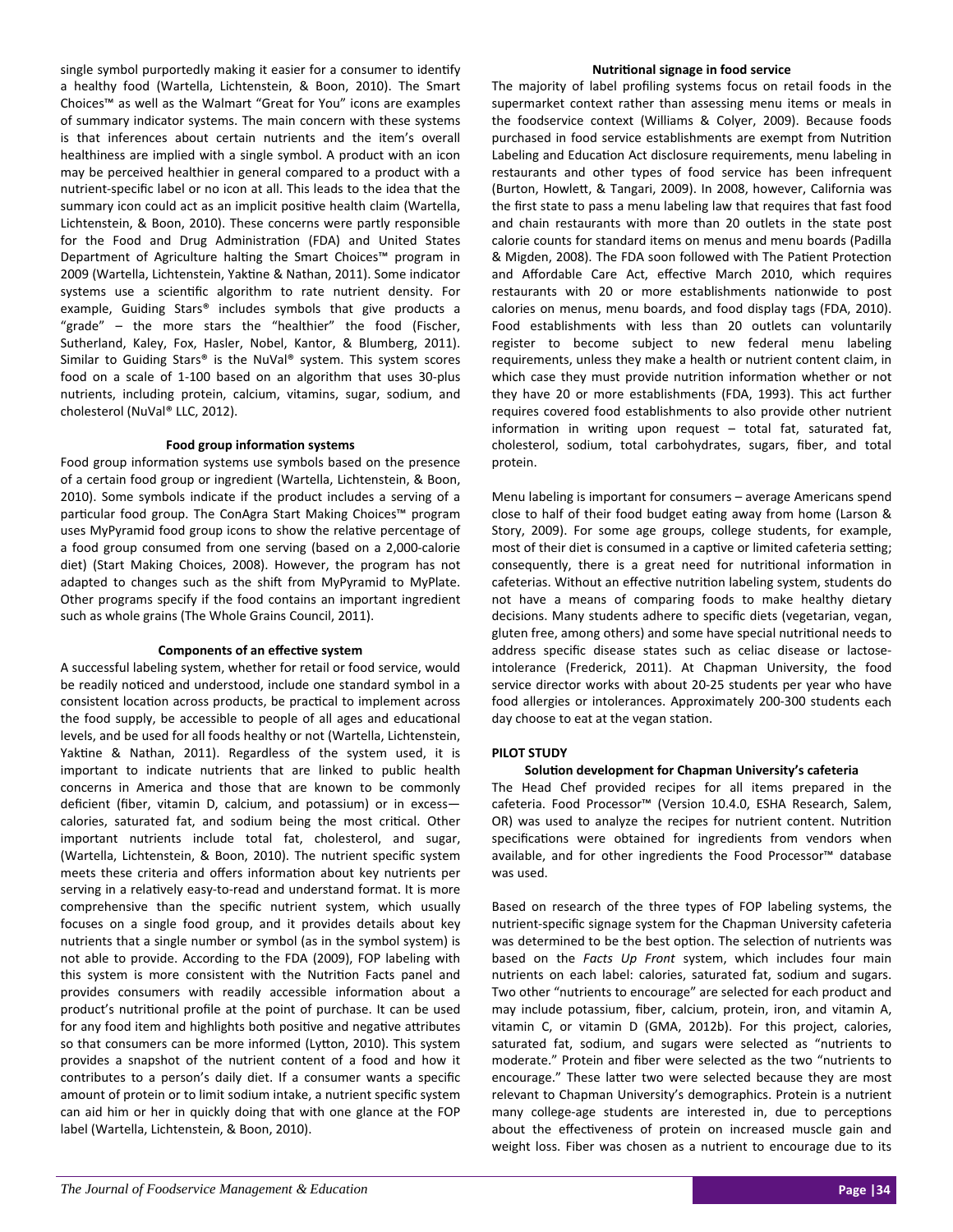**Table 1: Assignment of traffic light colors based on %DV for saturat‐ ed fat, sodium, and fiber and is based on a 2000‐calorie diet.** 

|        | SAT. FAT  | <b>SODIUM</b> | <b>FIBER</b> |
|--------|-----------|---------------|--------------|
| Green  | $0-1$ g   | $0-120$ mg    | $6 - 25g$    |
|        | 0-5% DV   | 0-5% DV       | 20-100% DV   |
| Orange | $2 - 4g$  | 121-456 mg    | $2 - 5g$     |
|        | 6-19% DV  | 6-19% DV      | 6-19% DV     |
| Red    | $5-20g$   | 457-2400 mg   | $0-1$ g      |
|        | 20-100%DV | 20-100% DV    | 0-5% DV      |

Values are based on 21 CFR 101.9 Nutrition Labeling of Food (FDA, 1993).

importance to health and low prevalence in the American diet (Steinborn, 2011).

The second step was to identify the best system to display the values for the nutrients. The traffic light labeling system was chosen due to its success in the U.K. (Food Standards Agency, 2009; Institute of Medicine, 2010). According to the U.K. Food Standards Agency, the comprehension of the FOP labels is highest (58‐71%) when the information combines traffic light colors, text, and %GDA (Food Standards Agency, 2009). In focus groups surveyed by the FDA, most participants considered the traffic light symbol system to be better in conveying nutrition characteristics than summary symbols (Institute of Medicine, 2010). A successful food service approach of the traffic light system is described by Thorndike et al. (2012). During a three‐ month trial in the cafeteria at Massachusetts General Hospital (Boston), sales of healthy items, which were colored green, increased by 4.5% and those marked red fell by 9.2%. Due to its success, the cafeteria has continued to use the labels (Thorndike, Sonnenberg, Riis, Barraclough, & Levy, 2012).

In the traffic light system developed for Chapman's cafeteria, each color denotes a recommendation based on its saturated fat, sodium, and fiber content—green indicates that the meal/product is a healthy choice in regards to that nutrient, orange indicates that the food should be consumed in moderation, and red signifies that the food should be consumed sparingly if that nutrient is of concern. Daily values were used as the basis for color‐coding (Table 1). According to the FDA, 5% or less of a daily value for all nutrients is considered low and 20% or more is high (FDA, 2004). Therefore, all food items containing sodium and saturated fat in amounts 5% or less of their DV per serving size were colored green, 6‐19% of DV were colored orange, and 20‐100% of DV were colored red. For fiber, because one wants to increase rather than limit amounts of fiber, all items with a daily value of 5% or less were colored red, 6‐19% were colored orange, and 20‐100% were colored green. The FDA Food Labeling Guide was used to find the appropriate daily values for each nutrient: 20 grams for saturated fat, 2400 milligrams for sodium, and 25 grams for dietary fiber (FDA, 2009). The serving sizes were based on Recommended Amounts Customarily Consumed as provided in the Code of Federal Regulations (FDA, 1993). Since calories, sugars, and

protein do not have specific DVs, the amounts per serving for these nutrients were simply listed instead of arbitrarily assigning color codes.

The Chapman University residential cafeteria is configured with multiple stations—deli, soups, cereals, dressings, dessert, condiments, milk, sushi, American, Italian, vegan, salad bar, eurostation, and wok. A sign was created for each station, thus some signs included up to eight entrees or items per sign with one to two signs per station. The items included were those served on a regular basis, either daily or several times a week. Adobe Illustrator™ (CS4 Mac 14.8.0, Adobe Systems, San Jose, California) was used to create the signage.

To develop a hierarchy within each graphic, calorie and serving size information were made more prominent compared to the other nutrients because calories tend to be among the first thing most consumers look at when viewing nutritional information (Steinborn, 2011).

## **SoliciƟng Feedback**

Once the data input for recipes and initial signage design was complete, the researchers presented the signs for feedback to the cafeteria dining committee, which includes seven members from Chapman's student board of directors. In addition, two focus groups were organized to solicit opinions from cafeteria users and to provide recommendations for the final design. The only criterion for their inclusion in the focus groups was that they should consume a majority of their meals in the cafeteria. To solicit participation in the focus groups, the researchers sent messages to three student organizations on campus. Students came voluntarily to either of the two focus group meetings, with six students in attendance at each meeting. A list of questions was prepared in advance to help the moderator facilitate the discussion and a scribe took notes. These focus groups provided beneficial advice and criticism that improved the final sign content and design. They gave the researchers an understanding of the food perceptions of this target audience. They provided information on the nutrients students are most interested in and an understanding of how students classify foods as "healthy" or "unhealthy". The researchers took note of the initial reactions of the students upon seeing the signage, and this feedback provided an indication of how the graphics could influence their food selection. The focus groups revealed that students are most interested in foods that are low in sodium, sugar, fat, and calories. They tend to look more at the amount of each nutrient in a serving rather than the daily value. They were also interested in knowing whether a food item is vegetarian, vegan, or gluten free due to dietary needs and preferences. The focus groups' feedback compelled the researchers to add vegetarian, vegan, or gluten free symbols to the signage, as well as a legend for the color codes to provide an explanation for each color. Also, the labels for saturated fat, sodium, and fiber were moved to the top to make them more prominent, the visibility of the calories icon was increased, and the distinction of low, medium, and high for each nutrient was taken out because it became confusing when low is green for sodium and fat, but red for fiber.

## **IMPLEMENTATION**

Feedback from the focus groups and dining committee was taken into account and a final design was created (Figures 1 and 2). Each sign has up to eight food items or entrées. Each graphic includes the name of the item, its serving size, calorie content, sugars content, protein content, saturated fat content, sodium content, and fiber content if applicable. Gluten free, vegetarian, and vegan symbols were added next to the name of the item when applicable. The symbols and key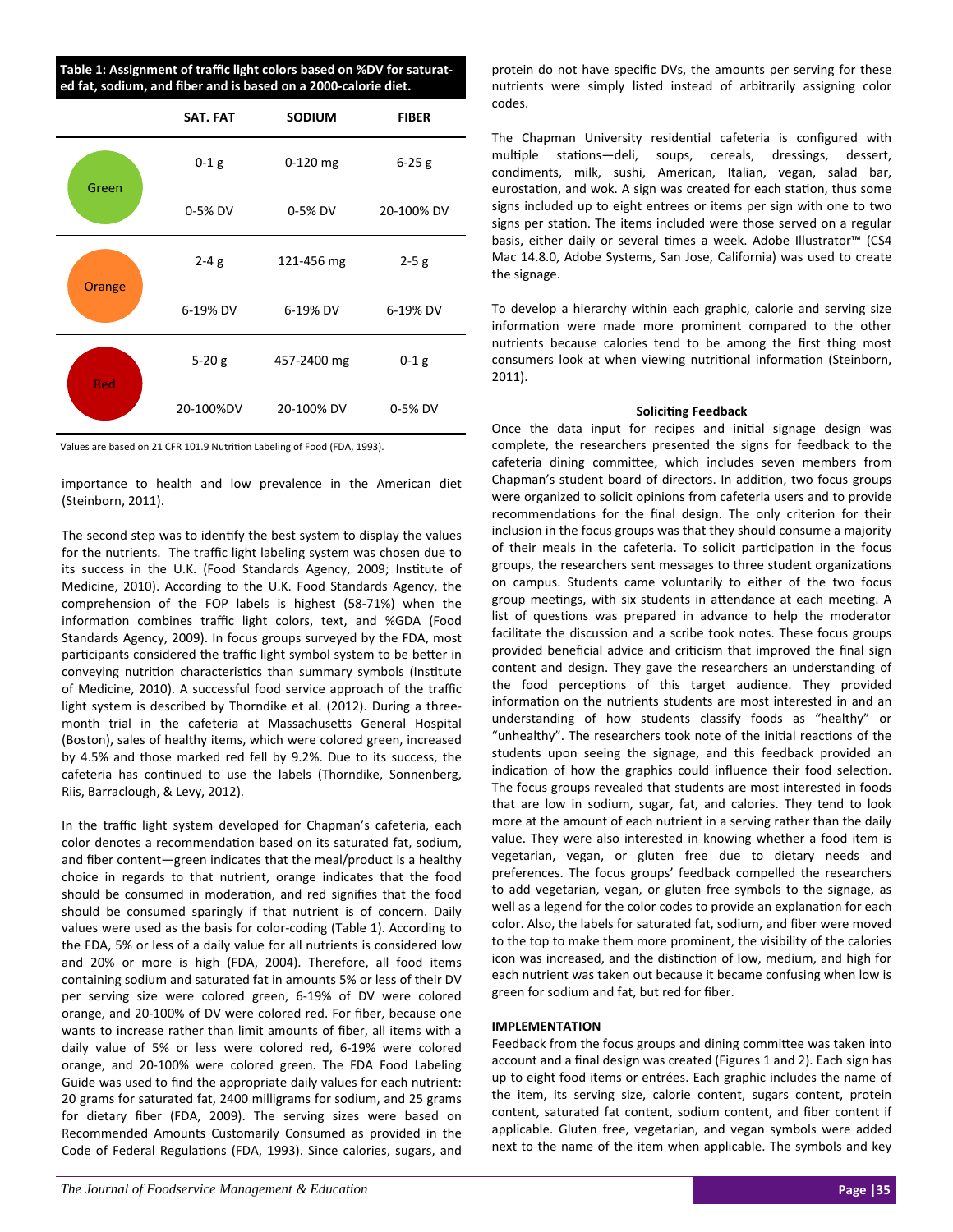

are only included at the bottom of the sign if the items shown on that particular sign require these symbols. For example, at the vegan station all items listed are both vegetarian and vegan. Therefore, these symbols are not necessary. The only symbol used on this sign is the gluten free symbol. At the dessert station all items are meatless but still use animal products such as milk and butter, therefore they are vegetarian but not vegan. Like the vegan station, a statement is made at the bottom stating that all items are vegetarian rather than including symbols on every item on the sign. None of the items at the wok station were vegan or vegetarian but some were gluten free, consequently only this symbol is used.

The signs were created to have the maximum clarity possible while still providing enough detail to be useful. There is enough flexibility so that students not nutrition-literate can look at the colors and make a good decision. However, there is also enough information included in the design to be beneficial to those students who are familiar with nutrient amounts and %DV and can make a decision based on this additional information.

A total of seventeen signs were created and printed in color on 8.5" x 11" sheets and laminated to prevent damage from any spills and to make them last longer. The laminated sheets were adhered to the clear food shields above food items at their respective stations (Illustration 2) to ensure that they were easily and clearly accessible. After a few days of the signs being posted, the researchers administered a voluntary survey (Figure 3) to students eating at the cafeteria during a lunch period. This survey was conducted to gauge the utility of the signs. Eighteen students (not part of the original focus groups) agreed to complete the survey. Fourteen out of 18



students had noticed the signs within the first few days of them being posted in the cafeteria, and six used the signs to make food selections. While the feedback was positive, given the small sample size the researchers decided to conduct a larger survey at a later time once the signs had been posted for an extended period.

Unsolicited comments in the months following the release of the signage continued to be positive. Via direct feedback to cafeteria employees and the Student Board of Director's dining committee, or via Facebook and written responses on restaurant dining feedback



# **IllustraƟon 2: New NutriƟon Signage Implemented in the Chapman Cafeteria**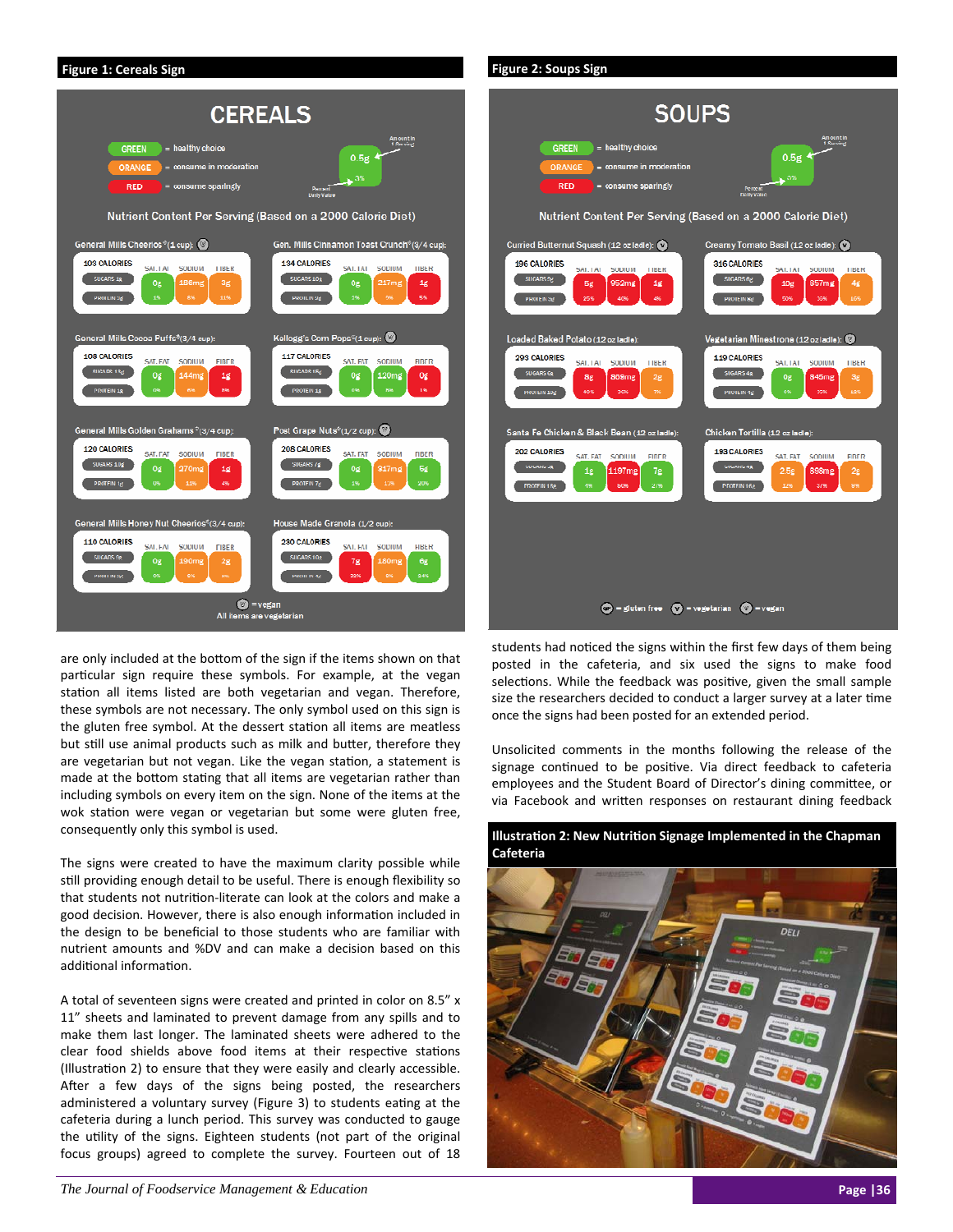**Figure 3: Survey quesƟonnaire administered to students a few days after the initial posting** 

|    | Student Questionnaire for New Nutrition Signage in the Cafeteria                     |
|----|--------------------------------------------------------------------------------------|
| 1. | Are you interested in knowing the nutritional values of food items in the cafeteria? |
|    |                                                                                      |
| 2. | Did you notice the new signs with nutrition information posted this past week?       |
|    |                                                                                      |
| 3. | What stood out the most on the signs if you did look at them?                        |
|    |                                                                                      |
| 4. | Did you use the sign to make your food selection(s)?                                 |
|    |                                                                                      |
| 5. | Do you have any comments or suggestions regarding the signs?                         |
|    |                                                                                      |

cards, students have requested that the signage be kept in the cafeteria permanently. Due to the positive feedback, the cafeteria decided to keep them posted regularly and placed a re-positional adhesive on the back of each sign so that they remain affixed but can easily be removed for cleaning, updates, and addition of food items to the signage.

A surprising find was that several items considered "healthy" to most students, such as granola and soup, were in fact some of the least nutritional. The cafeteria house granola is high in fat, with 32% of the daily value for saturated fat in one serving, due to the use of large amounts of butter (Figure 1). Soup is often perceived as a "healthy" option, yet every soup in this cafeteria is high in sodium, and most are high in saturated fat and low in fiber (Figure 2). According to an article in *Healthy Eating Research*, underestimating the number of calories, fat, and sodium in foods is common (Larson & Story, 2009). Certain foods typically perceived as "healthy" may actually be higher in these nutrients than expected. Therefore, these labeling graphics work towards a key project objective: providing guidance to students to make healthy food choices using information grounded in science.

# **LIMITATIONS OF THE PILOT PROGRAM**

The limitations to this program are similar to FOP labeling in general. Some students are confused about the color codes. Because a green color can indicate high amounts of fiber or low amounts of sodium or saturated fat, it can be misleading to some who expect a green color to indicate high levels of all nutrients. Also, protein and sugars were not color‐coded because there is no daily value to classify an amount as high, medium, or low. Therefore, they were colored a neutral gray. While this removed any chance for bias, it also makes these nutrients less prominent compared to the color‐coded nutrients. According to viewers, protein and sugars became the last nutrients they viewed. Certain food items seemed healthier options at first glance due to one or more green icons but on further analysis, taking into consideration the protein and sugars, these food items were actually less healthy choices compared to products with fewer green icons. For example on the condiments sign, peanut butter has two orange lights for sodium and saturated fat, while the raspberry and strawberry preserves are both green for those nutrients and might appear to be healthier at first glance. However, the sugar content for the preserves is much higher and the protein content is much lower compared to peanut butter. With these two nutrients taken into account, the peanut butter may arguably be the healthier alternative. Similarly, Sweet and Sour Chicken (331 calories, 25g sugars) has three orange lights while Thai Green Curry with Chicken (259 calories, 7g sugar) has one red (for saturated fat) and two orange lights. Thus,

even though Thai Green Curry with Chicken has significantly lower calorie and sugar content and higher protein than Sweet and Sour Chicken, the single red light might suggest that it is the less healthy option. Therefore, a viewer may be challenged to determine whether three orange signs are healthier than one green, one orange, and one red or one red and two orange lights. The best option in such cases would rest on the nutrients the student is more interested in for their diet; however, this takes away from the "at‐a‐glance" idea.

The recipes included in these signs are only a portion of all those that are served at the cafeteria. For example at the Italian station, pasta with basil marinara sauce and cheese and pepperoni pizza are served daily, while other dishes such as the pasta with parmesan sage cream sauce may only be served once per week. Another seasonal dish or new dish may be served as the specialty item at that station for that particular day. Additional signs need to be made to include those items, even if they are not items served on a daily basis. If these signs were available for all foods available in the cafeteria, there would be greater use and the concepts would be reinforced and healthier choices could be made at every station. A digital signage system would be ideal and flexible, however, further research needs to be done on this concept.

This study did not measure the impact of the nutritional signage on actual food choices. Student feedback was positive but the evidence of the impact of the signage is anecdotal. The next phase of this project will include an intervention study to quantify the changes in eating habits of users of the cafeteria.

# **CONCLUSIONS AND APPLICATIONS**

Since this signage system is grounded in daily values and nutrients already part of the nutritional facts panel, a traffic light signage for any food can be created as long as it has a nutritional facts panel. If this data is not available, software programs such as Food Processor™, Genesis R&D®, or Nutritional Pro™ by Axxya, or other inexpensive programs available online can be used to analyze each recipe and derive the necessary nutrient facts. A graphic design program such as Adobe Illustrator™ (San Jose, CA) or PowerPoint by Microsoft (Redmond, WA) is needed for creating signage. Nutrients can be added or removed as deemed important in a given situation. The costs associated with this pilot program include lamination of the signs, nutrition analysis software, and labor associated with analyzing recipes and designing the graphics.

The project took 40 hours to complete, however selecting the nutrients to depict, devising the basis for the color codes for each nutrient, and finalizing the design were the most time intensive elements of the process. Thus, if the same nutrient selection, basis for color-coding, and design are used in future projects, the time required would be a function of the number of recipes needed to be analyzed. Recipes took, on average, 15‐20 minutes each to analyze, depending on the length and complexity of the recipe. This analysis can be performed by a manager or student assistant as long as such individuals have access to food analysis software and a graphic design program.

In addition to prepared entrees, nutritional signage for self-serve items such as cereals, condiments and salad dressings also serve an important purpose in helping students who create their own meals, at salad or hamburger stations for example, make healthy choices. For operations that do not serve a consistent menu each day (noncycle), the signs would have to be rotated daily (not permanently affixed), assuming that the items are offered consistently. Complete menu changes or food items offered only occasionally might pose a challenge if not enough time is available for nutritional analysis.